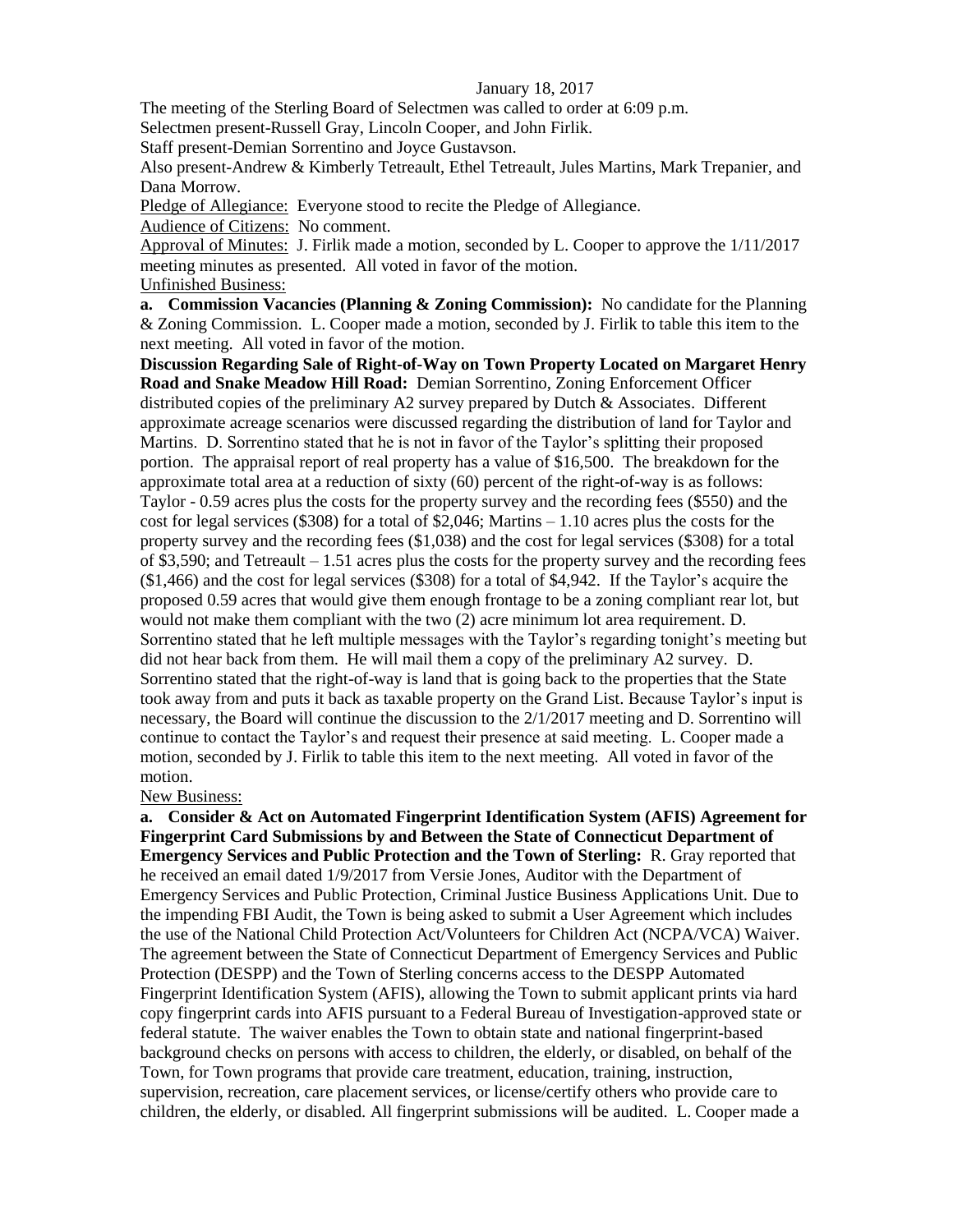motion, seconded by J. Firlik to adopt the following Automated Fingerprint Identification System (AFIS) Agreement:

## **Agreement**

**WHEREAS**, the State of Connecticut Department of Emergency Services and Public Protection (hereinafter "DESPP") operates a central Automated Fingerprint Identification System (hereinafter "AFIS"); and

**WHEREAS**, the Town of Sterling (hereinafter "TOWN") is established pursuant to Connecticut General Statutes (C.G.S.) § 10-220 and has been authorized to submit hard copy fingerprint cards to AFIS pursuant to the limited purposes set forth in C.G.S.§ 21-40, §21-47d, §21-47o, §21-100, §28-29 pursuant to C.G.S. §29-29, and the National Child Protection Act of 1993/Volunteers for Children Act of 1998 (NCPA/VCA), as applicable.

**WHEREAS**, the TOWN is a qualified entity pursuant to the NCPA/VCA.

**NOW, THEREFORE**, DESPP and TOWN, by and through their Commissioners or other authorized individuals, enter into this Agreement to permit TOWN to send hard copy fingerprint cards to the State Police Bureau of Identification (SPBI) for submission to AFIS and receive back the results of the state and/or national criminal history record information (CHRI) via email.

1. **Effective Date**. This Agreement shall be effective upon signature by both parties.

2. **Authority to Enter Agreement**. DESPP is authorized to enter into this agreement through the Commissioner of the Department of Emergency Services and Public Protection, pursuant to the authority provided under C.G.S. § 4-8.

3. **Duration of Agreement**. This Agreement shall remain in full force and effect unless terminated by DESPP, giving TOWN written notice of such intention at least thirty (30) days in advance. DESPP reserves the right to suspend or revoke access to CHRI without notice in the event of a breach of the conditions of this Agreement. Notwithstanding any provisions in this Agreement, DESPP, through a duly authorized employee, may terminate the Agreement whenever DESPP makes a written determination that such termination is in the best interests of the State. DESPP shall notify TOWN in writing of termination pursuant to this section, which notice shall specify the effective date of termination and the extent to which TOWN must complete its performance under the Agreement prior to such date.

### 4. **DESPP Responsibilities**. DESPP shall:

- a) Electronically process TOWN applicant prints as required and report results of required state and/or national record checks via a generic email.
- b) Identify a liaison as the primary point of contact for any issues related to this agreement.

# 5. TOWN **Responsibilities**. TOWN shall:

- a) Provide qualifying fingerprints that meet submission criteria pursuant to the specific purposes pursuant to C.G.S. § 21-40, C.G.S. §21-47d, C.G.S. §21-47o, C.G.S. §21- 100, C.G.S. §28-29 pursuant to C.G.S. §29-29, and the NCPA/VCA.
- b) Assign a Local Agency Security Officer (hereinafter "LASO") in accordance with the United States Department of Justice (USDOJ) FBI Criminal Justice Information Services Security Policy (hereinafter "CJIS Security Policy").
- c) Ensure appropriate security measures as applicable to the physical security of communication equipment; personnel security to include screening requirements; technical security to protect against unauthorized use; and security of criminal justice information (hereinafter "CJI") in accordance with the provisions of the CJIS Security Policy. TOWN shall further:
	- a. Assign a generic email to be used by DESPP to communicate CJI, CHRI and related notifications only.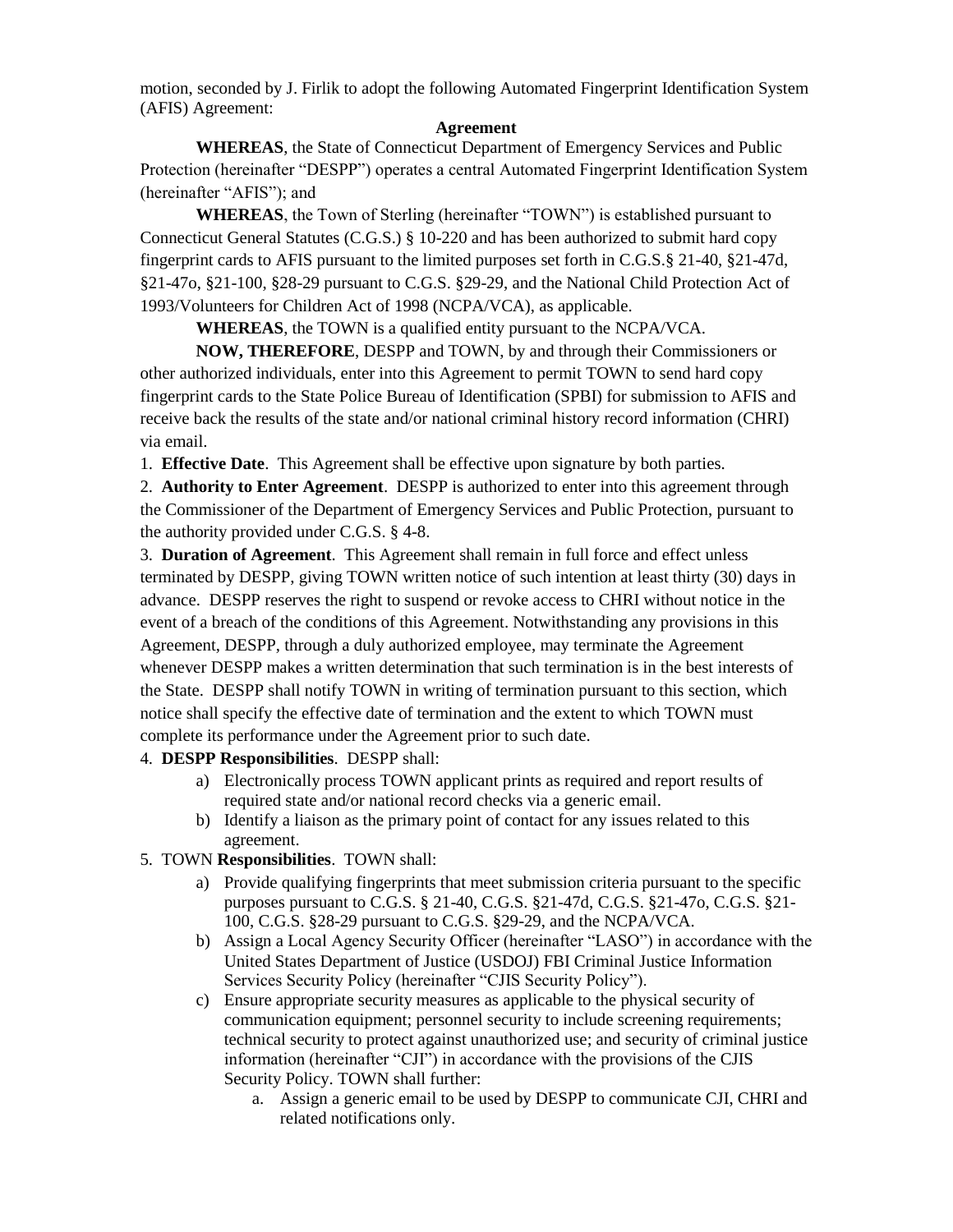- b. Ensure that CJI is maintained in a physically secure location or controlled area as defined in the CJIS Security Policy.
- c. Ensure that all persons with access to physically secure locations or controlled areas, including, but not limited to, support personnel, contractors, vendors, and custodial workers, are escorted by authorized personnel at all times. Authorized personnel are TOWN personnel who have been appropriately trained and vetted through the screening process and have been granted access to CJI for the specific purposes provided in C.G.S. §21-40, C.G.S. §21-47d, C.G.S. §21-47o, C.G.S. §21-100, C.G.S. §28-29 pursuant to C.G.S. § 29-29, and the NCPA/VCA. The use of cameras or other electronic means to monitor a physically secure location or controlled area does not constitute an escort.
- d. Ensure that access to CJI, in any form, is limited to TOWN personnel requiring access to such information for the specific purposes provided in C.G.S. § 21-40, C.G.S. §21-47d, C.G.S. §21-47o, C.G.S. §21-100, C.G.S. §28-29 pursuant to C.G.S. § 29-29, and the NCPA/VCA.
- e. Ensure that all TOWN personnel accessing CJI are properly trained before access to CJI is authorized. Training must include Security Awareness Training in accordance with the provisions of the CJIS Security Policy.
- f. Ensure that TOWN personnel having access to CJI sign an acknowledgment form attached hereto as Attachment A acknowledging that they have received copies of this Agreement and Attachment A and that they are responsible for complying with the terms contained therein. Such forms shall be maintained in the official personnel files of such personnel.
- d) Ensure that all security incidents are reported to the CJIS Security Officer ("CSO") CSO or their designee. If a person already has access to CJI and is subsequently arrested and/or convicted, continued access to CJI shall be determined by the CSO. If the CSO or their designee determines that access to CJI by the person would not be in the public interest, access shall be denied and TOWN shall be notified in writing of the access denial.
- e) Comply with all audit requirements for CJIS Systems, including, but not limited to, appropriate and reasonable quality assurance procedures.
- f) Ensure that, prior to fingerprinting, all persons fingerprinted are provided with a copy of the Noncriminal Justice Applicant's Privacy Rights form.
- g) Ensure that, prior to fingerprinting, all persons fingerprinted are provided with a NCPA/VCA Waiver and Consent Form (Waiver). A copy of the Waiver shall be maintained for a minimum of one year from the date of fingerprint submission.
- h) Violations of the CJIS Security Policy can result in the suspension or termination of system access for TOWN, individual suspension or termination of access to CJI, criminal and/or administrative investigation, arrest, and/or prosecution and conviction for violation of state and federal statutes designated to protect confidentiality and integrity of CJI and related data.

6. **Transaction Fees**. TOWN applicants shall remit full payment for all transactions with the submission of the hard copy fingerprint cards. Fees shall be calculated as follows: